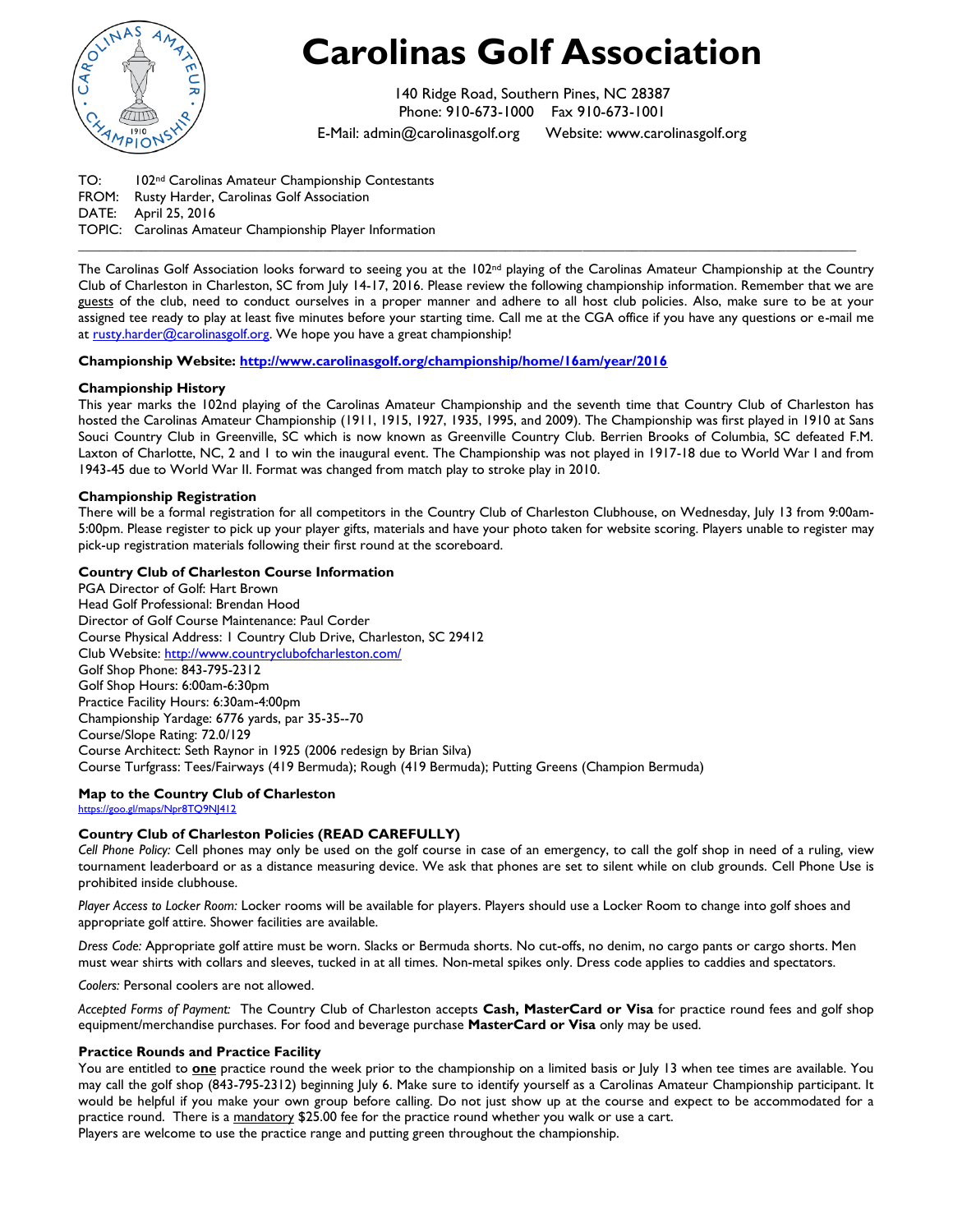## **Championship Format and Schedule**

Championship is conducted at 72 holes of stroke play. After 36 holes, the field is cut to the low 60 scores and ties for the final two rounds. An on-course play-off is used to break a tie for the championship. Top 30 scores will receive merchandise and are exempt into the 2017 Carolinas Amateur Championship.

| Wednesday, July 13 | All Day: Practice rounds.<br>9:00am-5:00pm: Player Registration in the clubhouse.                                                                                                                    |  |  |  |  |  |  |  |
|--------------------|------------------------------------------------------------------------------------------------------------------------------------------------------------------------------------------------------|--|--|--|--|--|--|--|
| Thursday, July 14  | Round 1: Tee times at 7:30am & 12:30pm of $\#$ 1 & $\#$ 10 tees.<br>11:00am-3:00pm: Hosted player lunch in the clubhouse.                                                                            |  |  |  |  |  |  |  |
| Friday, July 15    | Round 2: Tee times at 7:30am & 12:30pm of $\#$ 1 & $\#$ 10 tees.<br>11:00am-3:00pm: Hosted player lunch in the clubhouse.<br>Cut to low 60 scores and ties.<br>Field re-grouped according to score.  |  |  |  |  |  |  |  |
| Saturday, July 16  | Round 3: Tee times at 8:00am off $#I \& #IO$ tees.<br>12:00pm-3:00pm: Hosted player lunch in the clubhouse.<br>Field re-grouped according to score.                                                  |  |  |  |  |  |  |  |
| Sunday, July 17    | Round 4: Tee times begin at 8:00am off #1 & #10 tees.<br>Awards ceremony immediately following play at scoreboard.<br>Top 30 finishers receive merchandise credit in the CC of Charleston golf shop. |  |  |  |  |  |  |  |

## **Capers Cup Club Team Competition**

The Capers Cup competition is held during rounds one and two of the championship proper. Three or four bona fide members from the same club comprise a team. The low three scores count each round. The CGA will contact clubs with more than four eligible players to select their team roster. Otherwise, the CGA will select the four players with the lowest USGA Handicap Index. Team rosters are due to the CGA by July 8.

#### **Starting Times**

Starting times for July 14-15 will be available on July 8 by 5:00pm. Check the CGA website at [www.carolinasgolf.org](http://www.thecga.org/) or call the CGA office.

#### **Championship Cart and Range Fees; Push Carts**

Cart and range fees for all championship rounds are paid by the CGA. Contestants have the option to walk or use a cart during championship rounds.

Personal push carts are allowed and the club has 12 push carts available on a first come, first serve basis. Inquire in the golf shop about availability.

#### **Caddies**

Caddies are permitted, but during the play of a hole, either the player or the caddie may ride in a golf cart but not both at the same time. Caddies will be required to wear a CGA caddie bib during championship rounds to help identify their status on the course. Caddie bibs will be available at the starting tees and must be returned to the scoring area following each round. Caddies will not be available at the club.

#### **Spectators**

Spectators are welcome at CGA championships however they are not allowed to ride in a player's golf cart at any time or rent a spectator cart except as provided in the [CGA Tournament Manual.](http://www.carolinasgolf.org/tourn/tournamentmanual.pdf) Club owned spectator carts are not allowed. Due to the limited number of available carts, spectator carts may not be available on July 14-15. Spectators are asked to remain on or near cart paths and adhere to the club's dress code policy. Spectators requesting a cart must notify the CGA staff in advance.

#### **Food and Beverage**

All food and beverage consumed on club grounds must be purchased at Country Club of Charleston. The Turnhouse will be open to service all food needs beginning at 7:00am each morning and lunch will be available in the clubhouse. MasterCard/Visa only for all food purchases.

#### **Hosted Player Lunch on July 14-16**

The CGA will provide lunch for players from 11:00am-3:00pm on Thursday, Friday and Saturday in the clubhouse. Lunch is for players only. Caddies and spectators may purchase food and beverage at the Turnhouse or in the clubhouse.

**Course Set-Up/Yardage** (\*All yardage is subject to change based upon wind direction and weather conditions)

| Hole  |     |     | ว∗  |     | г×  |     |     |     |     | Out  |     |     | ו ?∗ | ∣ ?* | 14* |     | ס י |     | ∣8* | In        | I otal |
|-------|-----|-----|-----|-----|-----|-----|-----|-----|-----|------|-----|-----|------|------|-----|-----|-----|-----|-----|-----------|--------|
| Yards | 436 | 384 | 178 | 409 | 499 | 225 | 373 | 405 | 563 | 3472 | 403 | 177 | 356  | 378  | 347 | 533 | 464 | 164 | 482 | 3304      | 6776   |
| Par   |     |     |     |     |     |     |     |     |     | --   |     |     |      |      |     |     |     |     |     | ח ר<br>-- | 70     |

 $*$ CGA may use the following tee locations in addition to the above yardages as conditions warrant: Hole #3 (163), Hole #5 (472), Hole #12 (326, 297), Hole #13 (347, 288), Hole #14 (333, 317, 299), Hole #18 (462, 439).